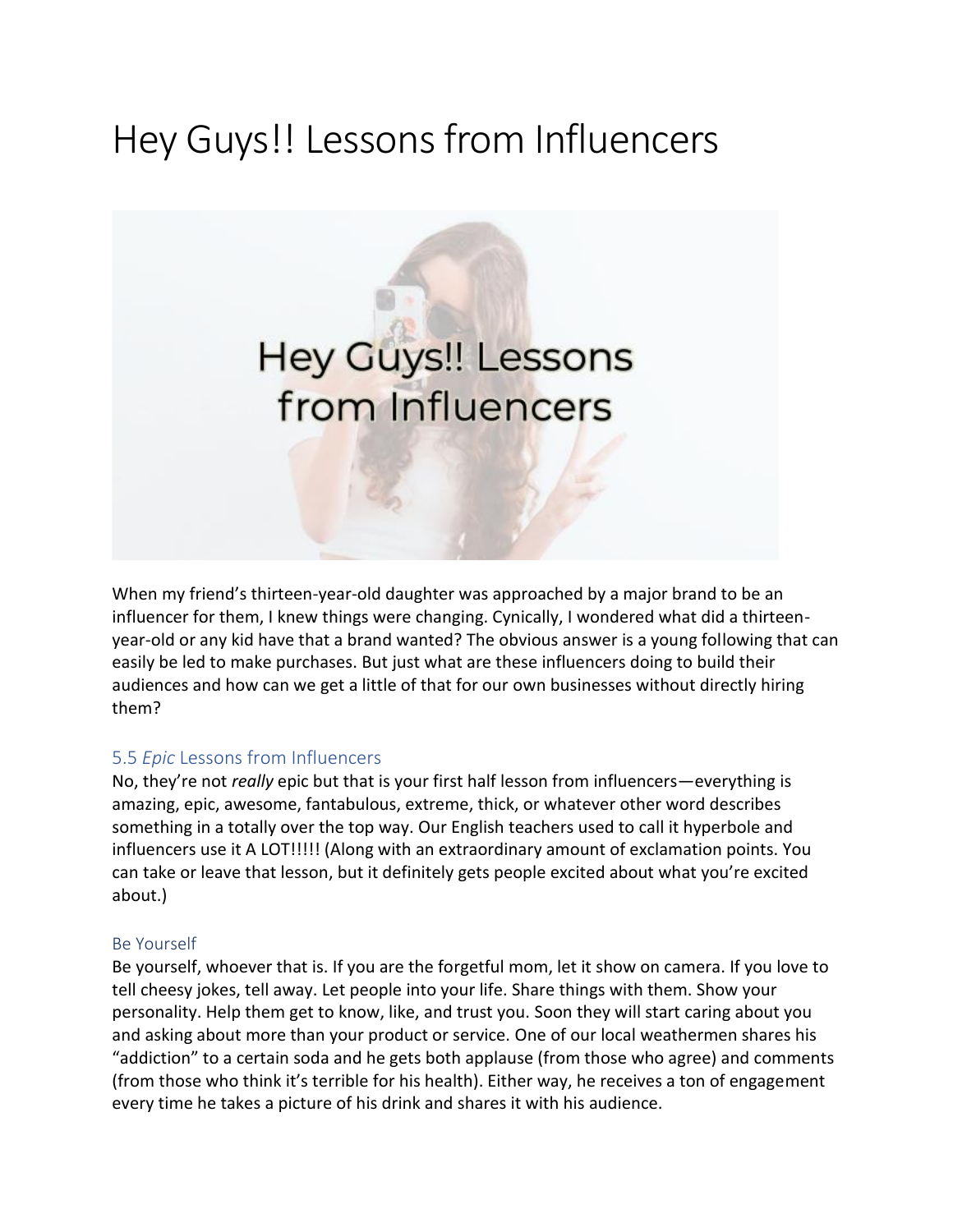That's when you know your brand is part of their life.

#### Don't Overproduce

Influencers use their phones for videos, and they do quick takes, using maybe only a filter or two and a couple of quick edits. What they create is not overly produced in a studio. (But you do want good lighting and sound quality.)

Part of the fun in these videos is feeling like you've been invited behind the scenes and into their office or home. Don't stress with hours of editing. Go live and embrace the experience. So what if your kid or your dog wanders into the shot. Those types of "mistakes" are endearing to most audiences.

#### Imitate

I hate to say it, but in today's world, copying really is the highest form of flattery. Now, that does not mean plagiarizing. That's still a no-no. But it's okay to copy an idea. For instance, if you see someone do a cute video with a Halloween theme and you want to do the same for your business, go ahead. (Just use your own script). Take a look at TikTok. That whole site is predicated on copying other people's ideas. In fact, a recent Applebee's commercial used a TikTok format, although I'm sure Applebee's was forced to clear the rights to use the song, unlike the TikTokers. Speaking of…

**One word of caution:** keep in mind things like song lyrics and book passages are subject to copyright laws. While the teenager down the street might be able to get away with a moving rendition of "Let It Go" on TikTok, know that Disney won't be as understanding when you use it as a jingle for your dry cleaning company.

## Make the Ask

Every YouTuber, Instagrammer, and other video producer does one thing on EVERY video (besides saying "Hey guys" as part of their intro). They ask you to subscribe and like their videos. They are unabashedly determined to get that and will offer to do a crazy stunt when they get to a certain number of likes. Sometimes they give something away.

They ask for the like even when the videos are so bad, I wouldn't ask my own mother for it. These influencers understand the power of the audience and most people are conditioned to do what's asked of them, especially when it's as easy as clicking.

## Use Hashtags

Hashtags help people find you, but they can also serve as a form of entertainment and snarky comments. Use them for both. And don't forget the theme hashtags like #TBT, which stands for Throwback Thursday. This ingenious hashtag can be used to share a funny glimpse into what you (or your business) used to be. It can be a great way to get some laughs and to educate your audience on how things have changed.